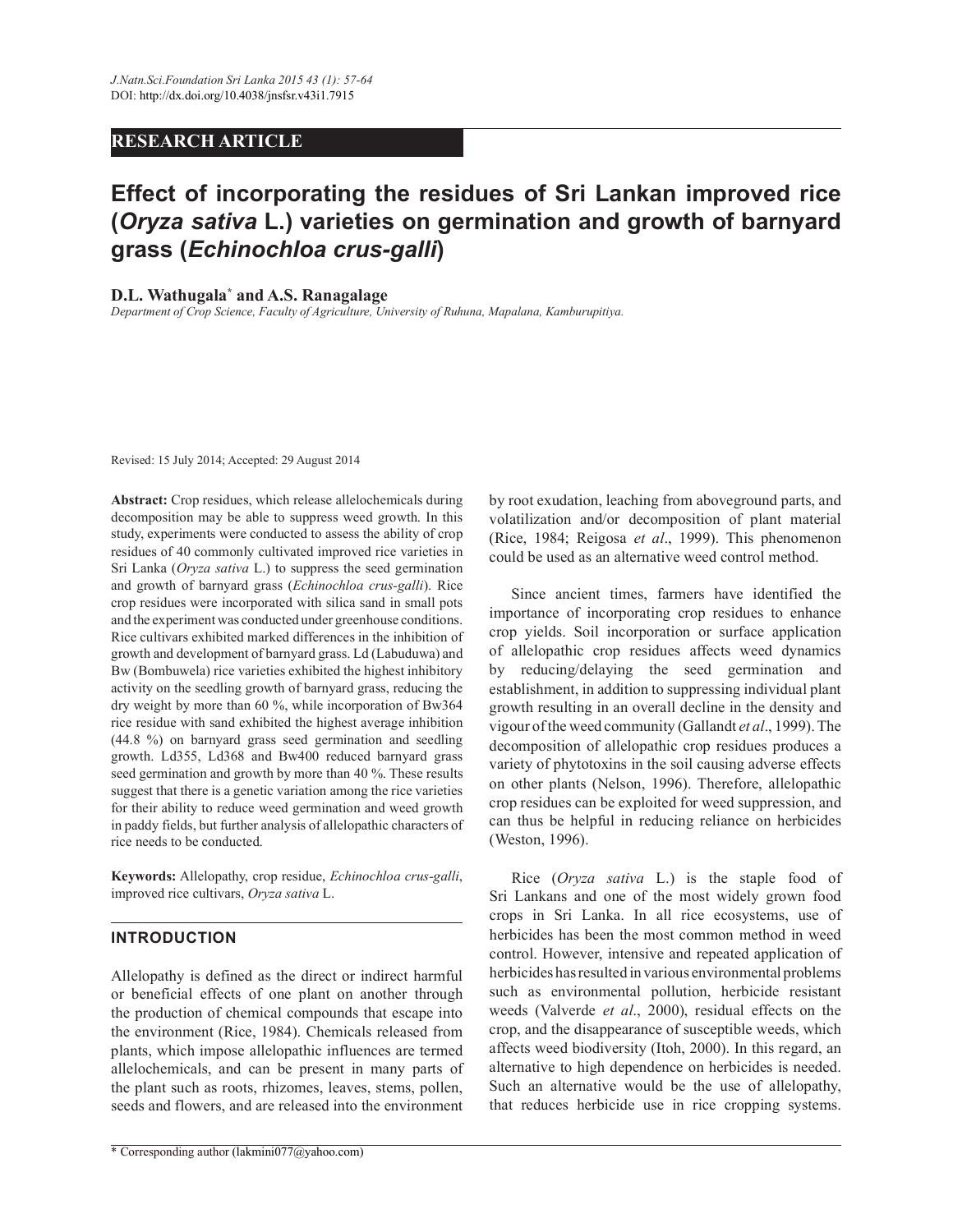Allelopathy could be used for weed control in two ways; (1) selecting a suitable crop cultivar or incorporating allelopathic characters into a desired crop cultivar, and (2) applying the residues or straw as mulches, or growing an allelopathic cultivar in a rotational sequence (Rice, 1995).

 Barnyard grass (*Echinochloa crus-galli*) is one of the most yield-limiting weeds in the irrigated rice systems of Sri Lanka. It is better adapted to grow under dry conditions than under wet conditions. Moreover, the paddy fields are direct seeded and frequently not under flooded conditions due to the scarcity of water, thus making conditions conducive for barnyard grass to grow. As a result this weed is expected to cause a greater problem in the future (Im *et al*., 1993).

 The use of allelopathy is therefore an environmentally acceptable and sustainable approach to control barnyard grass and other paddy weeds. A number of studies have been conducted to evaluate the allelopathic potential of rice germplasm and a number of rice accessions having allelopathic potential have been identified in different studies (Fujii, 1992; Garrity *et al*., 1992; Lin *et al*., 1992; Dilday *et al*., 1994; Hassn *et al*., 1994; Olofsdotter *et al*., 1995; Chou, 1995; 1999; Chung *et al*., 1997; Ahn & Chung, 2000). As an example Dilday *et al.* (1998) identified 412 accessions having allelopathic potential against ducksalad [*Heteranthera limosa* (Sw.) Willd.] among 12 000 accessions from 31 different countries. The above studies demonstrated the widespread allelopathic potential of the rice germplasm. It is assumed that rice allelopathy may be polygenetically controlled because it shows a continuous variation in the germplasm (Kim & Shin, 2003). Moreover, allelopathic potential is often attributed to several inhibitors that are assumed to act in an additive or synergistic way rather than in an isolated way (Courtois & Olofsdotter, 1998). Dilday *et al*. (1989; 1991) have shown that the japonica type rice had higher allelopathic activity than javonica rice. Fujii (1993) has observed that red rice (*O. sativa* L.) accessions and African rice varieties (*O. glaberima* L.) have a higher allelopathic activity. The allelopathic potential of rice residues has also been studied (Chung *et al*., 2001a; 2001b; 2002) and several allelochemicals have been extracted. The extracts of the residues of various parts of 114 rice varieties such as hull, straw and leaves were found to suppress barnyard grass seed germination and growth (Chang *et al*., 2003). They also showed variations in allelopathic activity according to the origin, maturity time, hull colour and awn colour. Although allelopathic research has been conducted for several decades, the knowledge available is limited. In Sri Lanka, a large

number of improved and traditional rice varieties are cultivated but their allelopathic potential have not been evaluated. Therefore, the present study was carried out to assess the ability of crop residues of commonly cultivated Sri Lankan rice varieties to suppress the seed germination and seedling growth of barnyard grass. The changes in barnyard grass suppressive ability according to rice plant's maturity age and pericarp colour was also analyzed.

### **METHODS AND MATERIALS**

Forty (40) improved rice varieties were collected from 4 regional rice breeding stations, namely, Bombuwela-Bw, Bathalagoda-Bg, Ambalanthota-At and Labuduwa-Ld. The cultivars were grown from November 2012 to January 2013 at the Faculty of Agriculture, University of Ruhuna and harvested after maturation in March 2013. The harvested plants were dried at room temperature (28  $\degree$ C) and the leaves and stem parts were ground into a fine powder. Residue mixtures were prepared according to the method described by Jung *et al*. (2004), but steam sterilization of the residue mixture was not practiced. Three grams of the residue was mixed thoroughly with 300 g of silica sand in each pot (diameter 9 cm and height 10 cm) to prepare a 1 % (w/w) rice residue mixture. Fifty barnyard grass seeds (50) were planted uniformly, 1 cm deep in each pot 2 wks after residue incorporation. Seedling emergence was defined as the coleoptile protrusion through the soil surface and was counted each day for 10 days after planting. After emergence, the seedlings were thinned to 20 plants per pot. Water was added to each pot to maintain adequate moisture. The pots were arranged in a randomized complete block design in three replicates. All the plants were harvested 20 days after planting (DAP) and the plants in each pot were measured for shoot length and the number of leaves. The seedlings were then dried at 65 <sup>o</sup>C for 8 h for dry weight determination. Control plants were grown in silica sand without the residue. The inhibitory percentage was calculated using the following equation.

 The overall inhibition percentage for each cultivar studied was computed by averaging the inhibition percentages of each trait investigated; seed germination (GP), number of leaves (NL), shoot length (SL), dry weight (DW) and rate of seed germination (GR). The rate of seed germination was calculated according to Maguire (1962).

$$
GR = \sum Dn / \sum n
$$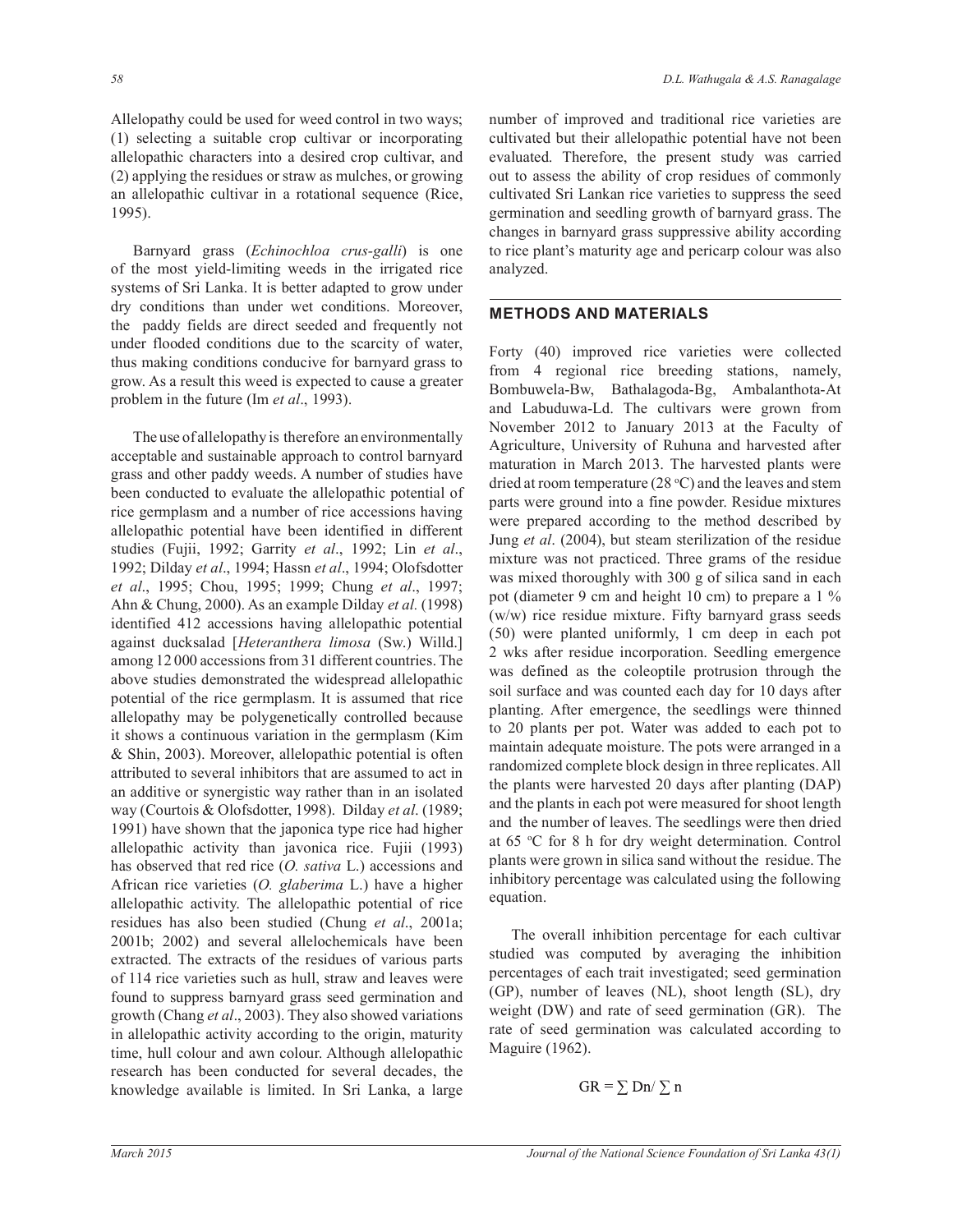where, D is the number of days counted from the beginning of sprouting and n is the number of newly emerged seeds on day D.

 The experiment was conducted twice in three replicates in a randomized complete block design in a greenhouse at an average temperature of 28 °C. F test was conducted to analyze the variance of each test. Analysis of variance for all data was done by general linear model procedure of the statistical analysis system (SAS). The pooled mean values were separated on the basis of least significant difference (LSD) at 0.05 probability level.

# **RESULTS**

The percentage inhibition of seed germination (GP), shoot length (SL), number of leaves (NL), seedling dry weight (DW) and rate of germination (GR) of barnyard grass caused by the 40 rice residue mixtures are given in Table 1. Data showed marked differences in the inhibitory effect of the measured parameters of barnyard grass. Inhibition of DW was greater than that of the other measured parameters (Table 1). Bw351 showed the highest (89.1 %) allelopathic potential and Bg359 the lowest (38.5 %) based on dry matter accumulation in barnyard grass (Table 1). Rice variety Bg403 showed the highest inhibitory effect on barnyard grass seed germination (27 %), whereas the lowest inhibition (2.9 %) was observed with At308. Ld368 and Bw400 showed the highest inhibitory effect on shoot length (56.5 %) and the number of leaves (55.3 %), respectively. Conversely, Bg305, At354, At306 and Bg304 stimulated the shoot growth of barnyard grass where Bg304 residue mixture caused the highest (10.3 %) stimulation. The average inhibition potential on barnyard grass was the highest in Bw364 (44.8 %) and lowest in At306 (7.1 %).

 Based on average inhibition percentages the rice cultivars were classified into 5 groups. The first group consisted of varieties producing 40 % or greater inhibition and the group contained 4 varieties including two Ld (Ld355 and Ld368) varieties and two Bw (Bw400 and Bw364) varieties, while 20 varieties were grouped in the second group, which produced  $39 - 30$  % inhibition including three Ld varieties. The third group consisted  $29 - 20$  % inhibition and comprised 14 rice varieties, while the other two groups produced  $19 - 10$  % and less than 10 % inhibition, which comprised one variety each (Table 2 and Figure 1).

#### control value

There are enough evidence that the allelopathic activity of rice varieties and their residues differed according to the type (Dilday *et al*., 1991), origin (Chung *et al*., 2003), pericarp colour (Fujii, 1993), hull colour (Chung *et al*., 2003), maturity time (Chung *et al*., 2003) and awn colour (Chung *et al*., 2003). Therefore in this study, the results have been analysed to examine the variations of allelopathic activity according to maturity age and pericarp colour. The average inhibition percentage with maturity group was significantly higher  $(35.4 \%)$  in  $4\frac{1}{2}$ month varieties, while it was lower (27.2 %) in 3 month varieties (Table 3). The average inhibition with pericarp colour (white or brown) was 29.6 % for white rice and 35 % for brown rice. Brown rice showed significantly higher inhibition percentages except in the germination percentage (Table 4).



**Figure 1:** Number of rice varieties with different allelopathic potential in rice residue mixtures on barnyard grass seedling growth

## **DISCUSSION**

A critical look into the data obtained confirmed the inhibitory effect of rice crop residues on germination and seedling growth of barnyard grass (Table 1). These suppressive actions are believed to originate from the toxic compounds released from the residues, or produced by microorganism activity during residue decomposition (Birkett *et al*., 2001). As different plant species contain various allelochemicals in various concentrations (Xuan *et al*., 2004), the degree of growth inhibition observed in this experiment may also be the result of variations in the type and concentrations of allelochemicals among rice varieties. When susceptible plants are exposed to allelochemicals, the seed germination,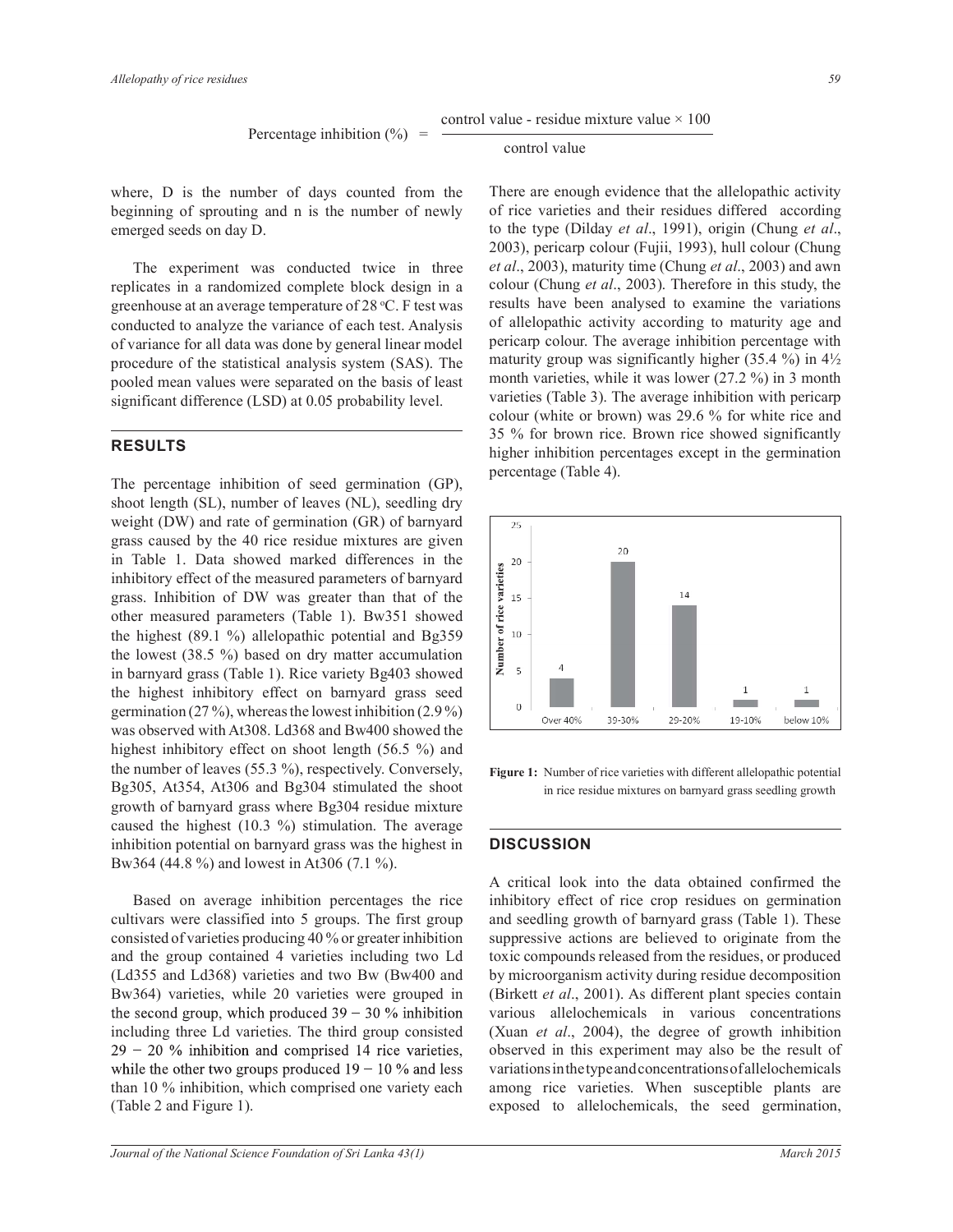| Cultivar name                                                              | Percent inhibition |  |  |  |  |  |  |
|----------------------------------------------------------------------------|--------------------|--|--|--|--|--|--|
| DR<br>PC<br><b>GP</b><br>SL<br>LN<br><b>DW</b><br><b>GR</b>                | Average            |  |  |  |  |  |  |
|                                                                            |                    |  |  |  |  |  |  |
| 5<br>W<br>19.6<br>2.8<br>24.5<br>59.0<br>28.2<br>Bg38                      | 26.8               |  |  |  |  |  |  |
| 5<br>W<br>Bg 407-H<br>14.2<br>6.1<br>20.8<br>47.7<br>32.7                  | 24.3               |  |  |  |  |  |  |
| 5<br>W<br>21.0<br>35.5<br>36.5<br>54.6<br>34.7<br>$Bg3-5$                  | 36.4               |  |  |  |  |  |  |
| <b>Bw 452</b><br>4.5<br>R<br>17.6<br>35.9<br>43.4<br>55.5<br>38.0          | 38.1               |  |  |  |  |  |  |
| W<br>39.6<br><b>Bw</b> 451<br>4.5<br>16.2<br>29.7<br>54.1<br>41.8          | 36.3               |  |  |  |  |  |  |
| W<br>34.4<br>42.8<br>58.4<br>36.0<br>Bw453<br>4.5<br>21.6                  | 38.7               |  |  |  |  |  |  |
| <b>Bg454</b><br>4.5<br>W<br>16.1<br>30.0<br>34.0<br>54.6<br>33.8           | 33.7               |  |  |  |  |  |  |
| 4<br>Ld408<br>R<br>16.9<br>28.2<br>25.8<br>53.2<br>36.6                    | 32.1               |  |  |  |  |  |  |
| 4<br>$\mathbb{R}$<br>15.0<br>32.3<br>55.3<br>59.1<br>40.9<br><b>Bw</b> 400 | 40.5               |  |  |  |  |  |  |
| $H-4$<br>$\overline{4}$<br>W<br>23.0<br>12.1<br>24.5<br>81.3<br>36.2       | 35.4               |  |  |  |  |  |  |
| 4<br>R<br>15.7<br>37.4<br>33.3<br>51.3<br>31.5<br>Bg 406                   | 33.8               |  |  |  |  |  |  |
| W<br>Bg407<br>4<br>18.9<br>10.8<br>22.6<br>42.5<br>29.0                    | 24.8               |  |  |  |  |  |  |
| At402<br>4<br>R<br>18.3<br>4.4<br>23.9<br>63.3<br>32.4                     | 28.5               |  |  |  |  |  |  |
| $\overline{4}$<br>R<br>17.9<br>12.1<br>23.3<br>48.9<br>38.8<br>At401       | 28.2               |  |  |  |  |  |  |
| $\overline{4}$<br>W<br>At 405<br>15.9<br>15.7<br>23.9<br>60.5<br>40.0      | 31.2               |  |  |  |  |  |  |
| $\overline{4}$<br>W<br>22.0<br>Bg403<br>27.0<br>17.1<br>56.1<br>29.3       | 30.3               |  |  |  |  |  |  |
| 3.5<br>W<br>15.7<br>23.4<br>39.6<br>59.4<br>37.4<br>Bw 267-3               | 35.1               |  |  |  |  |  |  |
| 3.5<br>R<br>13.5<br>30.9<br>55.8<br><b>Bw</b> 361<br>34.6<br>34.9          | 34.0               |  |  |  |  |  |  |
| W<br><b>Bw</b> 363<br>3.5<br>12.2<br>12.9<br>23.3<br>57.4<br>32.3          | 27.6               |  |  |  |  |  |  |
| 3.5<br>W<br>14.0<br>6.4<br>26.4<br>60.5<br>40.0<br>Bw 367                  | 29.5               |  |  |  |  |  |  |
| Ld356<br>3.5<br>R<br>$11.0\,$<br>19.7<br>24.5<br>69.0<br>37.8              | 32.4               |  |  |  |  |  |  |
| R<br>56.5<br>39.6<br>Ld368<br>3.5<br>13.7<br>61.9<br>41.1                  | 42.5               |  |  |  |  |  |  |
| W<br>Ld355<br>3.5<br>14.7<br>43.0<br>43.4<br>64.7<br>44.7                  | 42.1               |  |  |  |  |  |  |
| <b>Bw364</b><br>3.5<br>R<br>18.3<br>37.2<br>43.4<br>85.8<br>39.3           | 44.8               |  |  |  |  |  |  |
| R<br>44.0<br>59.0<br>At 362<br>3.5<br>18.9<br>41.5<br>34.5                 | 39.6               |  |  |  |  |  |  |
| Bw272-6b<br>3.5<br>R<br>15.6<br>22.3<br>23.9<br>49.1<br>32.3               | 28.6               |  |  |  |  |  |  |
| W<br>Bw351<br>3.5<br>19.6<br>4.0<br>25.8<br>89.1<br>38.8                   | 35.5               |  |  |  |  |  |  |
| W<br>24.3<br>1.1<br>23.9<br>53.6<br>26.7<br>Bg 360<br>3.5                  | 25.9               |  |  |  |  |  |  |
| At353<br>3.5<br>W<br>18.3<br>2.7<br>24.5<br>52.7<br>34.3                   | 26.5               |  |  |  |  |  |  |
| 18.3<br>Bg359<br>3.5<br>W<br>14.2<br>22.6<br>38.5<br>33.8                  | 25.5               |  |  |  |  |  |  |
| At354<br>W<br>19.6<br>$-14.6$<br>11.9<br>67.5<br>33.0<br>3.5               | 23.5               |  |  |  |  |  |  |
| <b>Bg358</b><br>3.5<br>W<br>20.8<br>9.4<br>44.3<br>32.6<br>17.6            | 24.9               |  |  |  |  |  |  |
| 20.6<br>Ld365<br>3.5<br>R<br>16.2<br>21.2<br>77.0<br>34.3                  | 33.9               |  |  |  |  |  |  |
| 3<br>At 308<br>W<br>2.9<br>42.4<br>43.4<br>82.9<br>26.4                    | 39.6               |  |  |  |  |  |  |
| 3<br>Bg 305<br>W<br>20.3<br>$-7.5$<br>23.3<br>83.9<br>30.7                 | 30.1               |  |  |  |  |  |  |
| 3<br>W<br>At306<br>17.6<br>$-14.7$<br>5.0<br>$-5.7$<br>33.1                | 7.1                |  |  |  |  |  |  |
| 3<br>5.7<br>W<br>15.7<br>$-18.3$<br>50.6<br>33.8<br>Bg304                  | 17.5               |  |  |  |  |  |  |
| 3<br>At 307<br>W<br>10.1<br>14.4<br>25.2<br>54.3<br>30.2                   | 26.8               |  |  |  |  |  |  |
| 3<br>R<br>30.1<br>32.7<br>56.5<br>31.9<br>At303<br>16.1                    | 33.5               |  |  |  |  |  |  |
| 3<br>W<br>32.4<br>43.4<br>Bw302<br>23.2<br>53.1<br>34.8                    | 37.4               |  |  |  |  |  |  |
| <b>CV</b><br>18.5<br>6.9<br>8.9<br>2.5<br>15.6                             | 2.3                |  |  |  |  |  |  |
| LSD(0.05)<br>5.0<br>0.7<br>4.2<br>0.3<br>8.8                               | 0.2                |  |  |  |  |  |  |

Table 1: The inhibitory effect of forty (40) rice variety residue mixtures on barnyard grass seedling growth, germination, and germination rate a

a DR - duration in months; PC - pericarp colour; R - varieties with red coloured pericarp; W - varieties with white coloured pericarp; GP - germination percentage; SL - shoot length; LN - leaf number; DW - dry weight; GR - germination rate

CV - coefficient of variance; LSD - least significant difference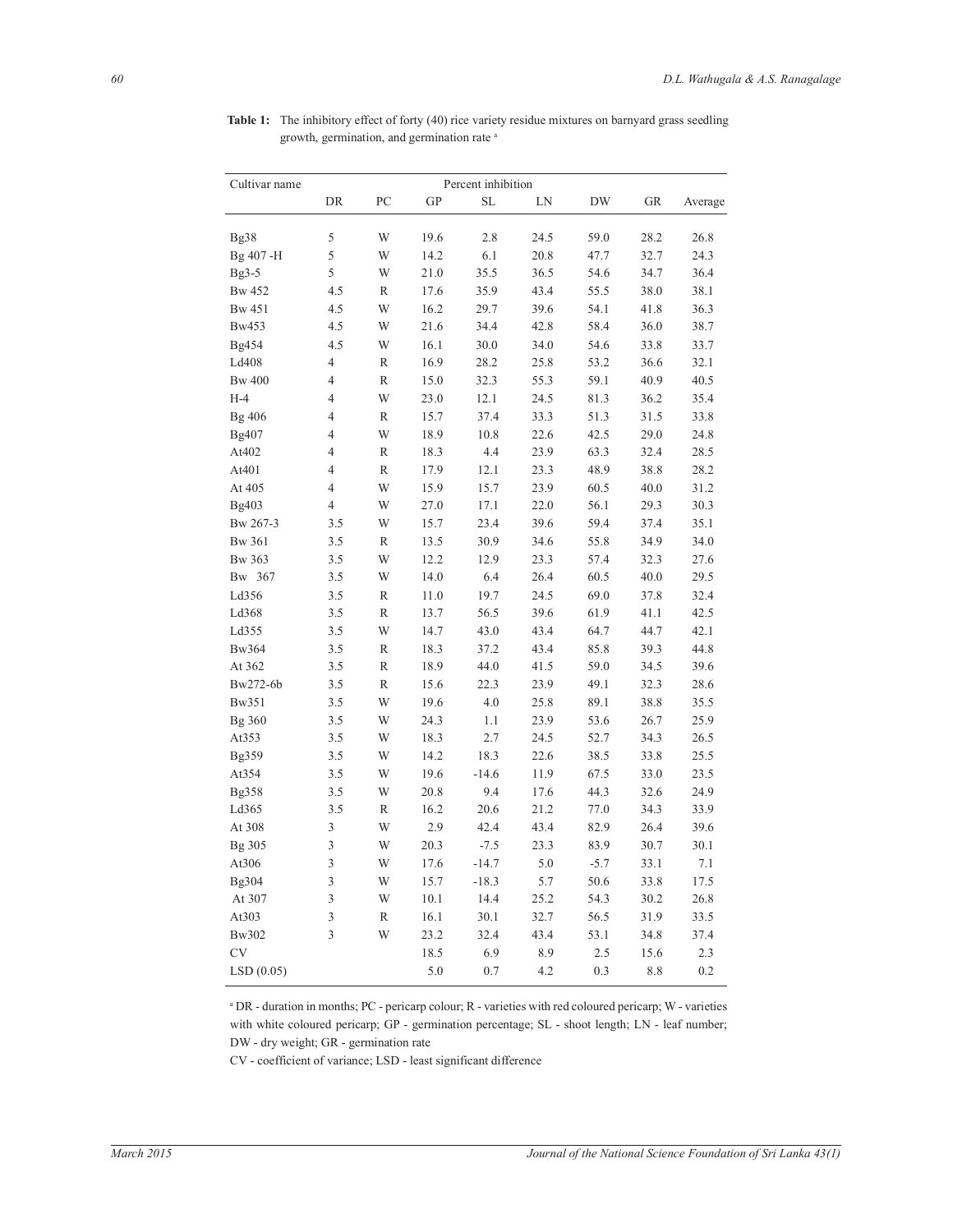**Table 2:** Distribution of rice varieties with allelopathic potential of rice residue mixtures and extracts on barnyard grass seedling growth

| Total inhibition % | Varieties                               |  |  |  |  |
|--------------------|-----------------------------------------|--|--|--|--|
|                    |                                         |  |  |  |  |
| Over $40\%$        | Ld355, Ld368, Bw400, Bw364              |  |  |  |  |
| $39 - 30\%$        | Ld356, Ld408, Ld365, Bw452, Bw302,      |  |  |  |  |
|                    | Bw267-3, Bw451, Bw361, Bw453, Bw351,    |  |  |  |  |
|                    | H-4, Bg406, Bg454, Bg3-5, Bg403, Bg305, |  |  |  |  |
|                    | At303, At362, At308, AT405              |  |  |  |  |
| $29 - 20 \%$       | Bw363, Bw367, Bw272-6b, Bg 360, Bg407,  |  |  |  |  |
|                    | Bg359, Bg407-H, Bg358, Bg38, At353,     |  |  |  |  |
|                    | At307, At402, At401, At354              |  |  |  |  |
| $19 - 10\%$        | Bg304                                   |  |  |  |  |
| Below $10\%$       | At306                                   |  |  |  |  |

**Table 3:** Inhibition percentages of barnyard grass by residue mixtures in varieties with different maturity times

| Maturity   | Percent inhibition |                   |                   |                |                   |                   |
|------------|--------------------|-------------------|-------------------|----------------|-------------------|-------------------|
| group      | GP                 | SL                | LN                | DW             | <b>GR</b>         | Average           |
|            |                    |                   |                   |                |                   |                   |
| 5 M        | $16.7$ ab          | 12.9 <sup>c</sup> | 28.3°             | 53.6 $\degree$ | $34.2^{ab}$       | 29.1 <sup>d</sup> |
| 4.5 M      | $17.7$ ab          | 30.6a             | 37.4a             | 54.3c          | 37.1a             | 35.4a             |
| 4 M        | 18.5 <sup>a</sup>  | 20.0 <sup>b</sup> | 28.9 <sup>b</sup> | 57.1 $b$       | 34.8 ab           | 31.8°             |
| 3.5 M      | 16.0 <sup>b</sup>  | 21.0 <sup>b</sup> | 29.3 <sup>b</sup> | 62.8a          | 36.6 <sup>a</sup> | 33.2 <sup>b</sup> |
| 3 M        | $16.3^{ab}$        | 10.0 <sup>d</sup> | 25.3 <sup>d</sup> | 53.7 $\degree$ | 31.0 <sup>b</sup> | 27.2 <sup>e</sup> |
|            |                    |                   |                   |                |                   |                   |
| CV         | 7.2                | 8.4               | 4.1               | 0.7            | 6.3               | 1.7               |
| <b>LSD</b> | 2.2                | 2.9               | 2.2               | 0.7            | 4.0               | 1.0               |
| (0.05)     |                    |                   |                   |                |                   |                   |

5M - five months; 4.5M - four and half months; 4M - four months; 3.5M - three and half months; 3M - three months

GP - germination percentage; SL - shoot length; LN - leaf number; DW - dry weight; GR - germination rate

CV - coefficient of variance; LSD - least significant difference

**Table 4:** Effect of white and brown rice residue mixtures on inhibition percentages of barnyard grass

| Residue    | Percent inhibition |                   |                   |                   |                   |                   |
|------------|--------------------|-------------------|-------------------|-------------------|-------------------|-------------------|
| mixture    | GP                 | SL.               | NL                | DW                | GR                | Total             |
|            |                    |                   |                   |                   |                   |                   |
| White rice | 17.5 <sup>a</sup>  | 14.3 <sup>b</sup> | 27.0 <sup>b</sup> | 55.6 <sup>b</sup> | 33.8 <sup>b</sup> | 29.6 <sup>b</sup> |
| Brown rice | 16.0 <sup>b</sup>  | 29.4a             | 33.3 <sup>a</sup> | 60.4a             | 36.0 <sup>a</sup> | 35.0 <sup>a</sup> |
|            |                    |                   |                   |                   |                   |                   |
| CV         | 1.6                | 3.6               | 3.4               | 0.6               | 3.9               | 1.3               |
| LSD(0.05)  | 0.6                | 1.7               | 2.3               | 0.9               | 3.1               | 0.7               |

GP - germination percentage; SL - shoot length; LN - leaf number; DW - dry weight; GR - germination rate

CV - coefficient of variance; LSD - least significant difference

growth and development etc., may be affected. The most frequently reported gross morphological effects on plants are the inhibited or retarded seed germination, effects on coleoptile elongation and on radicle, shoot and root development (Kruse *et al*., 2000). Chung *et al*. (1997), Olofsdotter *et al*. (1995), Dilday *et al*. (1994) and Ahn and Chung (2000) have conducted several experiments using rice residue extracts and rice residues incorporated with silica sand, to compare the allelopathic characteristics of various rice varieties. The results have shown that variations in allelopathic activity exist among the tested rice varieties. A study conducted by Khan and Vaishya (1992) also reported that rice residues in soil can inhibit the population and biomass of *Echinochloa colona*. The difference in response was attributed to the genetic differences among the varieties, since the amount of rice residue incorporated were the same. However, this allelopathic activity can be a result of higher concentrations of the same chemical or a combination of different chemicals. There are possibilities that decomposing rice residues produce different amounts of one or more allelopathic substances. Chung *et al*. (2001a) has extracted nine known allelochemicals and their mixtures from rice straw extracts by high performance liquid chromatography (HPLC) analysis. Chou (1995; 1999) has also identified several allelopathic chemicals such as p-hydroxybenzoic acid, ferulic acid, p-coumaric syringic acid and salicylic acid from rice leaves and straw extracts, decomposing straw and rice soil.

 Allelopathic potential would be a valuable trait to incorporate into rice cultivars for improved weed management. Among the rice varieties used in this study Ld and Bw varieties showed comparatively higher inhibition percentages except in seed germination inhibition (Table 1). Therefore these varieties may have important gene resources for breeding rice for higher allelopathic potential. The inhibitory percentages significantly changed with maturity time. Four and half month varieties showed the highest average inhibition percentages (Table 3), but 5 month varieties showed a lower inhibition than 3½ month varieties indicating that there is no interaction with maturity time and growth inhibition of barnyard grass. Four 4½ month varieties have been used for this experiment and out of them 3 varieties are Bw varieties, which showed higher percentage of inhibition on barnyard grass seed germination and growth. Therefore average inhibition by 4½ month varieties may have given higher values. Further experiments using more varieties with different origins is important before coming to a final conclusion. These results further indicate that allelopathic characters are attributed to genetic differences of rice varieties. Significant inhibition percentages were observed in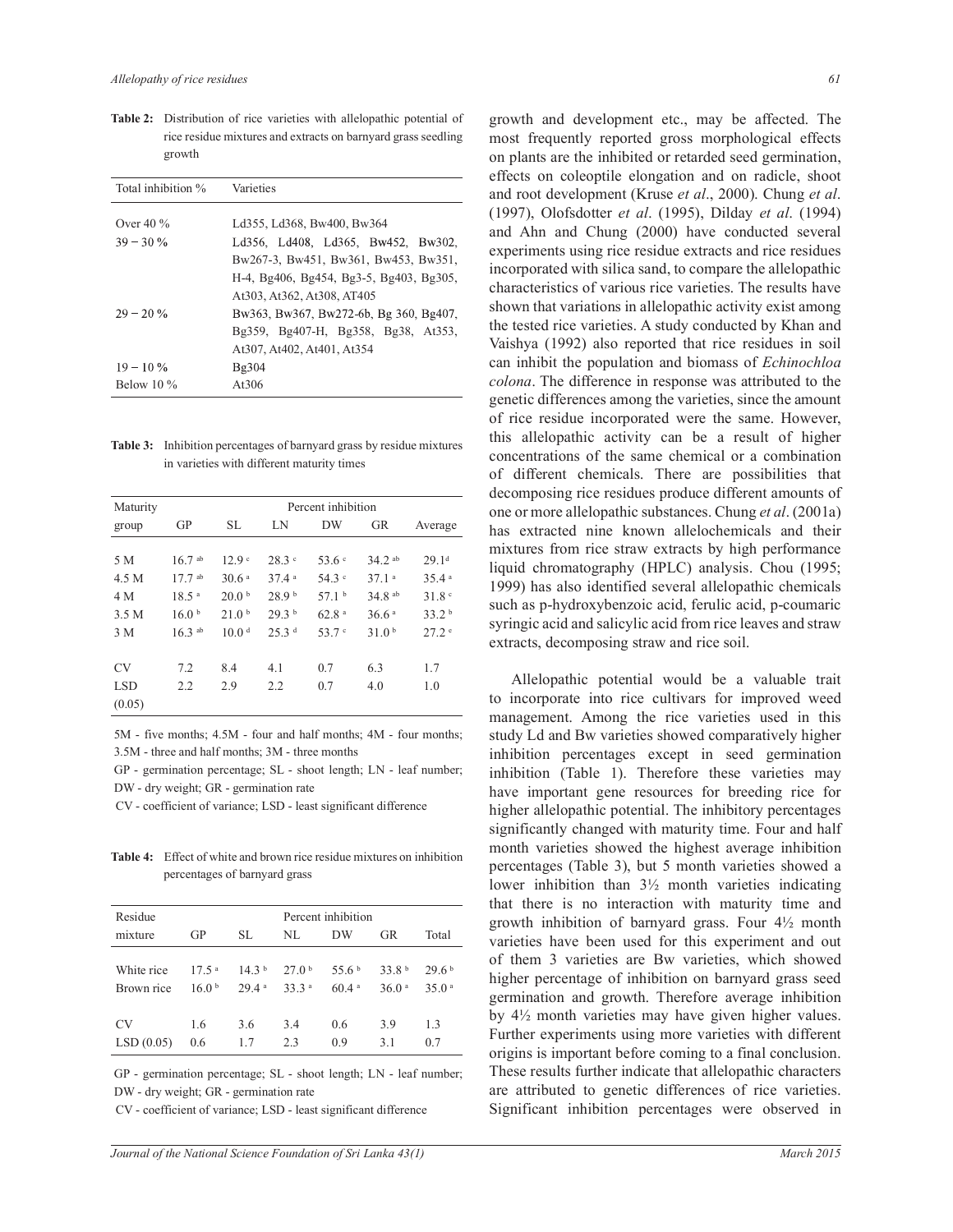brown rice varieties compared to white rice except in the inhibition of seed germination (Table 4) and these results indicate that brown rice varieties have higher allelopathic potential than white rice varieties. There is a belief that varieties with coloured pericarps have higher nutraceutucal properties than white rice. Some experimental evidences also show that brown rice contains more nutrients and antioxidents than white rice (Wathugala, 2014). Jung *et al*. (2004) showed that rice residues of varieties with coloured hull have higher allelopathic potential on barnyard grass compared to varieties with colourless hull.

 Four rice varieties showed stimulatory effects on shoot length and inhibitory effects on all other measured parameters, and one variety (At306) showed stimulatory effects on dry weight (Table 1). Rice (1984) reported that stimulatory effects may happen at low concentrations of allelopathic substances but inhibitory effects at higher concentrations. Therefore these varieties may have released very low amounts of allelochemicals during decomposition and the residues may decompose quickly and release plant nutrients to enhance barnyard grass growth. Out of the 40 varieties tested in this experiment all varieties except two (Bg304 and At306) showed more than 20 % average inhibition on barnyard grass growth, indicating the importance of residue incorporation to paddy soil. In this experiment 1 % of rice residue was incorporated to prepare the soil mixture. Therefore, 4714 kg ha<sup>-1</sup> of rice residue  $(3 \times 7 \times 4 \times 108 / 22 \times 81 \times$ 103 kg ha-1 for 10 cm deep of soil) would be theoretically required for allelopathy to occur in the field. However many factors other than the amount of residue may also be involved in allelopathic activity such as soil conditions, climatic conditions and management conditions. Also, allelochemicals released from decomposing straw may not remain active for long under field conditions due to further microbial activity. Therefore, different results would be expected in field conditions. However, according to the results obtained in this study, the more rice residues remaining in the paddy soil, the greater the concentration of allelopathic substances released during decomposition and higher degree of weed control. Some Sri Lankan farmers leave all the residues (straw) in the field but some farmers still burn rice residues (straw) before field preparation for the next season. Weeds can be better controlled by incorporating plant residues that release a greater fraction of allelochemicals in the soil (Elijarrat & Barcelo, 2001). Therefore, improving the allelopathic properties of commonly cultivated rice varieties can be used as an eco-friendly approach to combat paddy weed problem by reducing herbicide usage.

In Sri Lanka, the farmers mainly cultivate improved rice varieties but information on allelopathic potential of these rice varieties are lacking. This study provides information to develop rice varieties with higher allelopathic activity and also suggests that the allelopathic compounds released when rice residues (straw) decompose can act as a natural herbicide to control weeds. Therefore, incorporating rice residues (straw) to paddy soil can be used to reduce the cost of weed control in direct seeded rice ecosystems. However, further studies need to be conducted to evaluate the suppressive effect of rice residues applied under natural conditions.

# **CONCLUSION**

The incorporation of crop residues help to reduce the effectiveness of barnyard grass. The results revealed that the ability to inhibit germination and growth of barnyard grass differ among the rice varieties used. The inhibitory effect of Ld and Bw varieties are superior than Bg and At varieties. Therefore, isolation and identification of allelochemicals from rice straw and studying the effect of allelochemicals on germination and growth of weeds are important for further analysis of allelopathic characters of rice varieties.

### **Acknowledgement**

The authors wish to acknowledge the financial support from the Transforming University of Ruhuna to International Status (TURIS) project for this experiment.

### **REFERENCES**

- 1. Ahn J.K. & Chung I.M. (2000). Allelopathic potential of rice hulls on germination and seedling growth of barnyard grass. *Agronomy Journal* **92** DOI: http://dx.doi.org/10.2134/agronj2000.9261162x
- 2. Birkett M.A., Chamberlein K., Hooper A.M. & Pickett J.A. (2001). Does allelopathy offer real promise for practical weed management and for explaining rhizosphere interactions involving higher plants. *Plant and Soil* **232**: 31  $-39.$

DOI: http://dx.doi.org/10.1023/A:1010325801256

- 3. Chou C.H. (1995). Allelopathy and sustainable agriculture. allelopathy; organisms, process, and application. *ACS Symposium Series S82* (eds. K.M.M. Inderjit Dakshini & F.A. Einhellig), pp. 211 – 223. American Chemical Society, Washington DC, USA.
- 4. Chou C.H. (1999). Role of allelopathy in plant biodiversity and sustainable agriculture. *Critical Reviews in Plant Sciences* **18**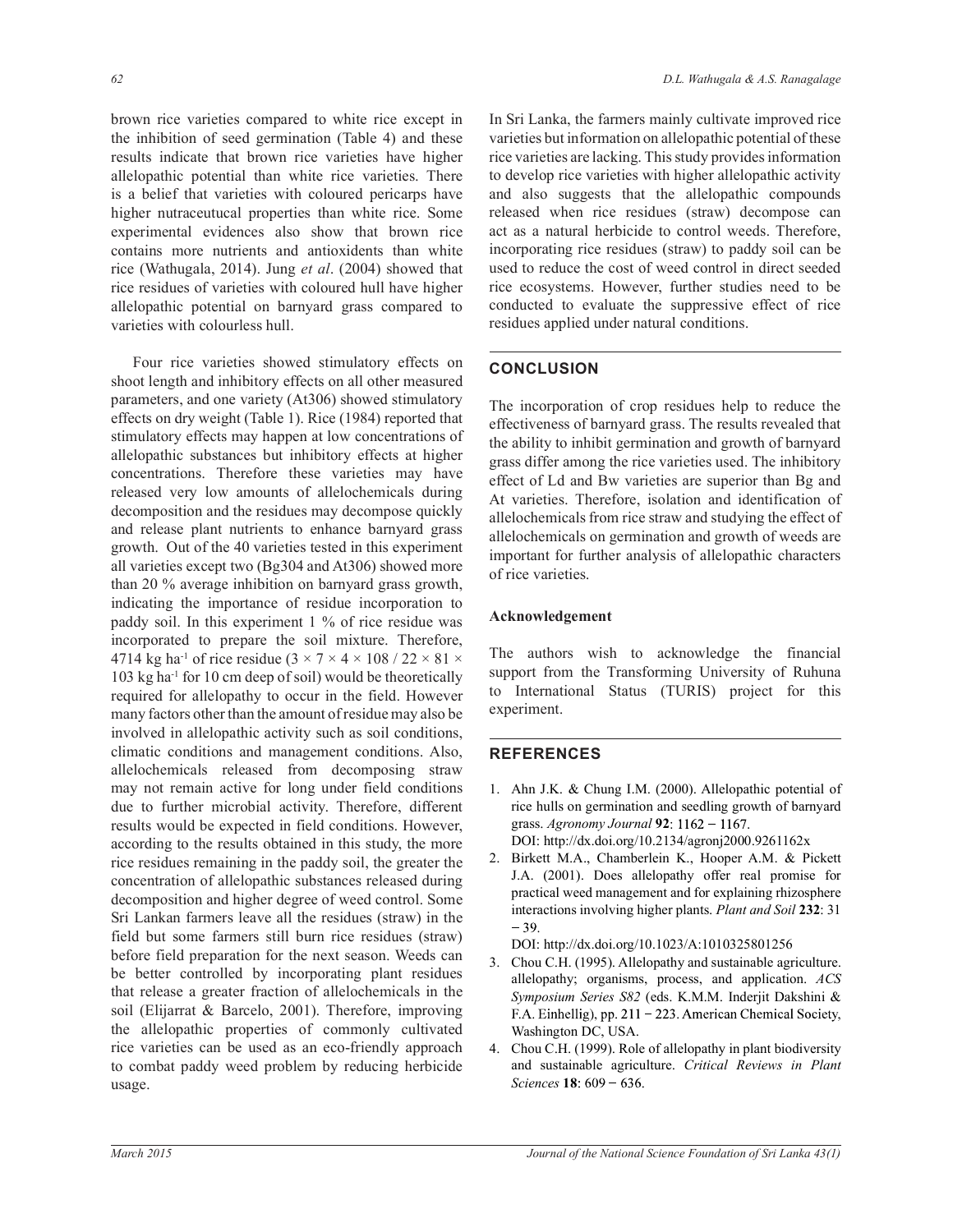- 5. Chung I.M., Kim K.H., Ahn J.K. & Ju H.J. (1997). Allelopathic potential evaluation of rice cultivars on *Echinochloa crus-galli*. *Korean Journal of Weed Science***17**:  $52 - 58$ .
- 6. Chung I.M., Ahn J.K. & Yun S.J. (2001a). Identification of allelopathic compounds from rice (*Oryza sativa* L.) straw and their biological activity. *Canadian Journal of Plant Science* **81** DOI: http://dx.doi.org/10.4141/P00-191
- 7. Chung I. M., Ahn J. K. & Yun S. J. (2001b). Assessment of allelopathic potential of barnyard grass (*Echinochloa crusgalli*) on rice (*Oryza sativa* L.) cultivars. *Crop Protection*   $20:921 - 928$ .
- 8. Chung I.M., Kim K.H., Ahn J.K., Chun S.C., Kim C.S., Kim J.T. & Kim S.H. (2002). Screening of allelochemicals on barnyard grass (*Echinochloa crus-galli*) and identification of potentially allelopathic compounds from rice (*Oryza sativa*) variety hull extracts. *Crop Protection*  $21:913 - 920.$
- 9. Chung I.M., Kim K.H., Ahn J.K., Lee S.B., Kim S.H. & Hahn S.J. (2003). Comparison of allelopathic potential of rice leaves, straw, and hull extracts on Barnyard grass. *Agronomy Journal* **95** DOI: http://dx.doi.org/10.2134/agronj2003.1063
- 10. Courtois B. & Olofsdotter M. (1998). Incorporating the allelopathy trait in upland rice breeding programs. *Allelopathy in Rice* (ed. M. Olofsdotter), pp.  $57 - 68$ . International Rice Research Institute, Manila, The Philippines.
- 11. Dilday R.H., Nastasi F. & Smith Jr. R.J. (1989). Potential allelopathic activity of rice (*Oryza sativa* L.) germplasm. *Southern Weed Science Society Proceedings* **42**: 261.
- 12. Dilday R.H., Nastasi F. & Smith Jr. R.J. (1991). Allelopathic activity in rice (*Oryza sativa* L.) against Ducksalad (*Heteranthera limosa* Wild.). In: *Symposium Proceedings on Sustainable Agriculture for the Great Plains* (eds. J.D. Hunsan, M.J. Shaffer, D.A. Ball & C. Vern Cole). 19 - 20 January 1989, pp. 193 – 201.
- 13. Dilday R.H., Lin J. & Yan W. (1994). Identification of allelopathy in the USDA-ARS rice germplasm collection. *Australian Journal of Experimental Agriculture* **34** 910.

DOI: http://dx.doi.org/10.1071/EA9940907

- 14. Dilday R.H., Yan W.G., Moldenhauer K.A.K. & Gravois K.A. (1998). Allelopathic activity in rice for controlling major aquatic weeds. *Allelopathy in rice* (ed. M. Olofsdotter), pp.  $7 - 26$ . International Rice Research Institute, Manila, The Philippines.
- 15. Elijarrat E. & Barcelo D. (2001). Sample handling and analysis of allelochemical compounds in plants. *Trends in Analytical Chemistry* **20**
- 16. Fujii Y. (1992). The potential biological control of paddy weeds with allelopathy-allelopathic effect of some rice cultivars. *Proceedings of the International Symposium on Biological Control and Integrated Management of Paddy and Aquatic Weeds*
- 17. Fujii Y. (1993). The allelopathic effect of some rice varieties. Allelopathy in control of paddy weeds. *Technical Bulletine*
- 18. Gallandt E.R., Liebman M. & Huggins D.R. (1999). Improving soil quality: implications for weed management. *Journal of Crop Production* **2** DOI: http://dx.doi.org/10.1300/J144v02n01\_06
- 19. Garrity D.P., Movillon M. & Moddy K. (1992). Differential weed suppression ability in upland rice cultivars. *Agronomy Journal* **84**
- 20. Hassn S.M., Rao A.N., Bastawisi A.O. & Aidy I.R. (1994). Weed management in broadcast seeded rice in Egypt*.*  constraints, opportunities and innovations for wet-seeded rice. *IRRI Discussion Paper Series 10* (ed. K. Moddy), pp. 257 - 269. International Rice Research Institute, Manila, The Philippines.
- 21. Im I.B., Guh O.J. & Oh Y.J. (1993). Weed occurrence and competitive characteristic under different cultivation types of rice (*Oryza sativa* L.). 3. difference in weed occurrence and rice growth under the competitive periods. *Korean Journal of Weed Science* **13**: 114 – 121.
- 22. Itoh K. (2000). Importance of biodiversity of aquatic plants in agro-ecosystem for rice production. *Abstracts of the International Symposium on Weed Biodiversity National Sun Yat-sen University*, Kaohsiung, Taiwan, 28 – 30 November, Weed Science Society of the Republic of China and National Sun Yat-sen University, Kaoshing, Taiwan, p. 10.
- 23. Jung W.S., Kim K.H., Ahn J.K., Hahn S.J. & Chung I.M. (2004). Allelopathic potential of rice (*Oryza sativa* L.) residues against *Echinochloa crus-galli*. *Crop Protection*  $23:211 - 218.$
- 24. Khan A.H. & Vaishya R.D. (1992). Allelopathic effects of different crop residues on germination and growth of weeds. *Proceedings of the First National Symposium in Allelopathy in Agroecosystems (Agriculture & Forestry)*  (ed. P. Tauro & S.S Narwal). Indian society of Allelopathy, Haryana Agricultural University, Hisar, India, pp.  $59 - 60$ .
- 25. Kim K.U. & Shin D.H. (2003). The importance of allelopathy in breeding new cultivars. weed management for developing countries*. FAO Plant Production and Protection Paper No. 120* (addendum 1) (ed*.* 210. Food and Agriculture Organization, Rome, Italy.
- 26. Kruse M., Strandberg M. & Strandberg B. (2000). Ecological effects of allelopathic plants - a review. *NERI Technical Report No. 315*, pp. 66. National Environmental Research Institute, Silkeborg, Denmark.
- 27. Lin J., Smith Jr. R.J. & Dilday R.H. (1992). Comparison of allelopathic rice and bensulfuron for aquatic weed control in rice. *Western Aquatic Plant Management Society Abstracts* **33**: 170.
- 28. Maguire J.D. (1962). Speed of germination-aid in selection and evaluation for seedling emergence and vigor. *Crop Science* **2**
- 29. Nelson C.J. (1996). Allelopathy in cropping systems. *Agronomy Journal* **88**
- 30. Olefsdotter M., Navarez D. & Moody K. (1995). Allelopathic potential in rice (*Oryza sativa* L.) germplasm. *Annals of Applied Biology* **127**